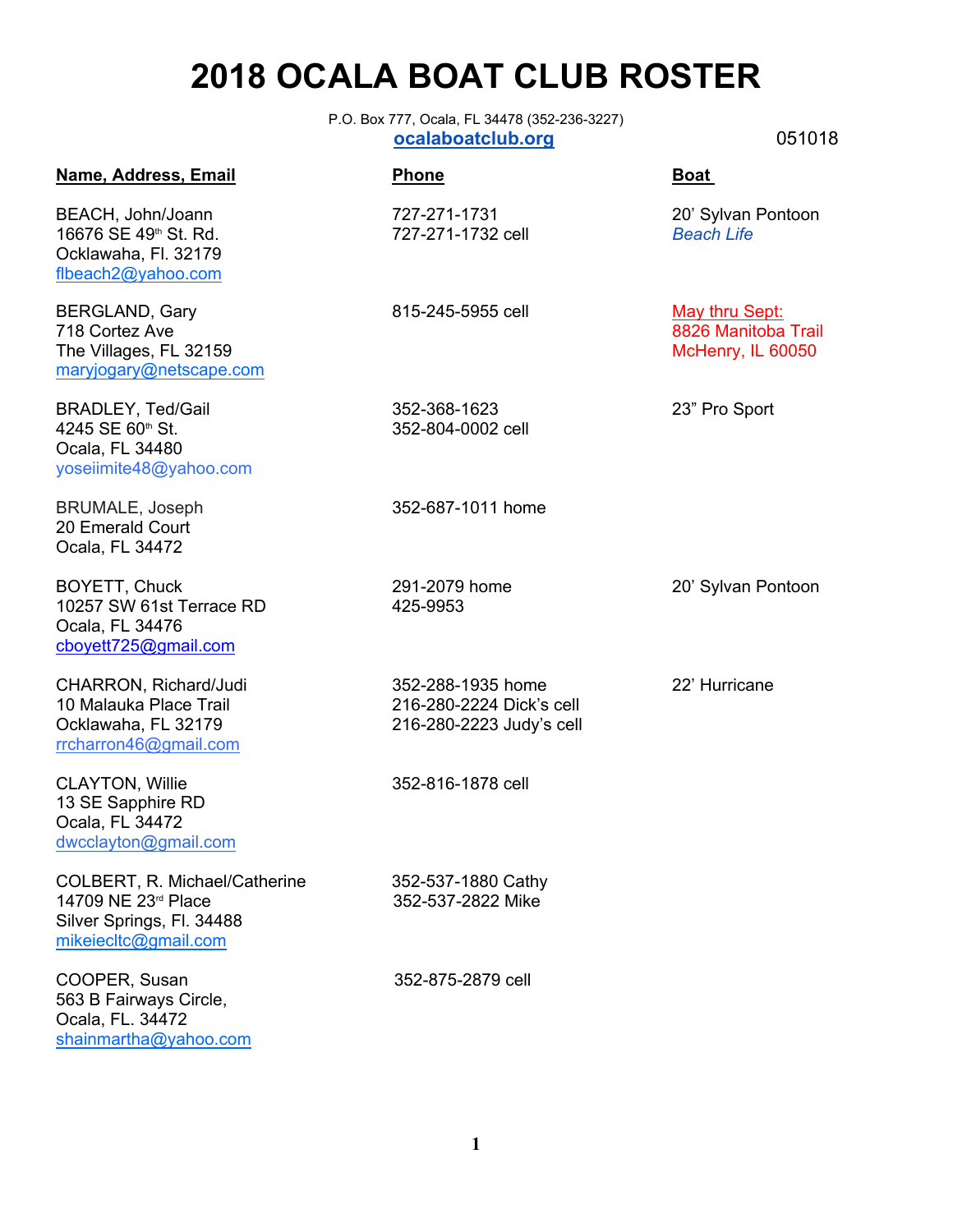### **Name, Address, Email Phone Boat**

DRUDING, Mila **690-7140 home** Sunbird Storytime 112 SE 68<sup>th</sup> Ct. Pontoon Changes and Changes and Changes and Changes and Changes and Changes and Changes and Changes and Changes and Changes and Changes and Changes and Changes and Changes and Changes and Changes and Chan Ocala, FL 34412 *Awareness III*

FRANK, Eugene 694-2358 home 6168 SE 8<sup>th</sup> Lane 816-7242 cell Ocala, Fl. 34472 [eugenefrank@gmail.com](mailto:eugenefrank@gmail.com)

GROVES, Mike 352-351-8078 home 21' Tahoe Q7i, 3620-SE 26th Ave. 352-895-4193 cell *Semper Fi*. Ocala, FL 34471 [Jmg8078@gmail.com](mailto:Jmg8078@gmail.com) jmg2017obc@gmail.com

Ocala, FL 34472 [foxyhoff1@gmail.com](mailto:foxyhoff1@gmail.com)

HORNICK, Lee 629-6698 home 2421 SE 19th Circle 502-3815 cell Ocala, FL 34471 [lhornick1975@gmail.com](mailto:lhornick1975@gmail.com)

JENSEN, Allan/Louise 624-3941 home 15' Sea Arc 77 Almond Rd. 812-0466 cell Ocala, Fl. 34472 aljensen374@yahoo.com [ljtrouble500@gmail.com](mailto:ljtrouble500@gmail.com)

Ocala, FL 34472

LEMON, Chuck/Molly 438-3345 home 26.5' Bayliner 5832 NE 65th St 209-3486 Chuck's cell Sunny Daze Silver Springs, FL 34488 209-2846 Molly's cell 22' Pontoon<br>
ocalaboatclub@cox.net 22' Pontoon [ocalaboatclub@cox.net](mailto:mlemon1@cox.net)

PARKINSON, Charlie/Christine 352-816-1814 27' Carver 5652 SW 58th Place 248-891-5448 cell Taurus Two Ocala, FL 34474 [cpark42@gmail.com](mailto:cparkins42@gmail.com) [cjparkin28@gmail.com](mailto:cjparkin28@gmail.com)

3577 NE 70th Ave. 919-812-6854 Martha's cell *Journey* Silver Springs, Fl. 34488 capmjw@gmail.com

HOFFMAN, Florence / 352-687-1011 home 16.5' Caravelle BRUMALE, Glen 352-789-5499 Flo-cell 20 Emerald Court [352-687-1011 Glen-Home](tel:(352)%20789-5496)

JONAS, Jennifer 352-687-1011 home 20 Emerald Court 352-804-1377 cell

PENDERGRASS, AI / WARNER, Martha 919-812-4484 Al's cell 41' Morgan (Sail)